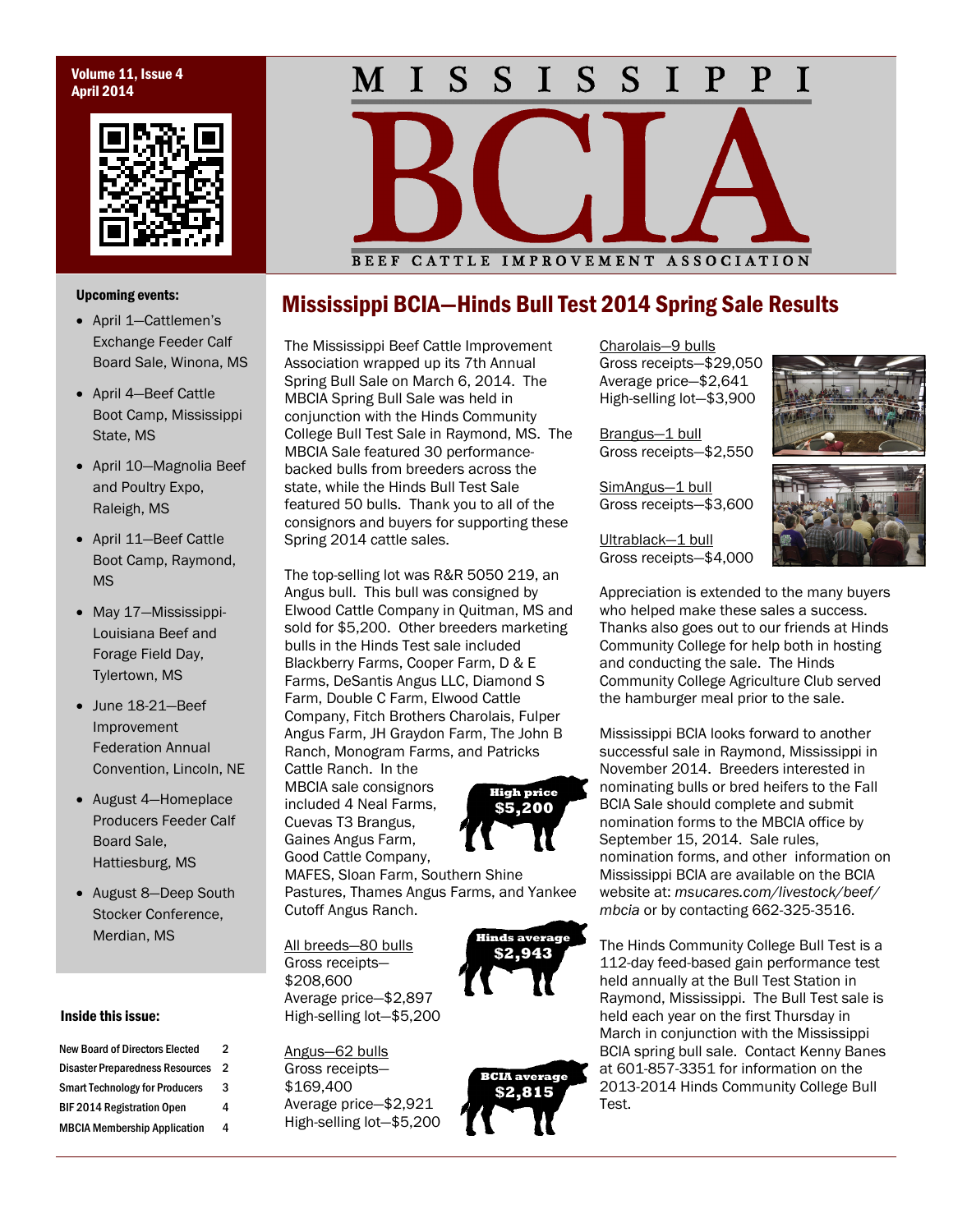# Mississippi BCIA Elects Board of Directors for 2014



The Mississippi BCIA Board of Directors is an elected board of persons interested in genetic improvement of Mississippi cattle

At the Mississippi BCIA annual membership meeting in Raymond on March 5, 2014, attendees enjoyed a meal sponsored by AgriLabs and an educational program on fetal programming presented by Dr. David Caleb Lemley of the MSU Animal and Dairy Sciences Department.

A new Board of Directors was nominated and approved. The Board is comprised of slots representing a variety of groups and individuals involved in MBCIA. These slots are allocated based on the by-laws adopted at the 2003 annual membership meeting.

The 2013 MBCIA Board of Directors consists of the following individuals:

### Commercial Producers

*Charles Barland (Term expires 2015) Peter Pattridge (Term expires 2015) Ron Woods (Term expires 2016) D. R. Bozeman (Term expires 2017)* 

### Purebred Producers

*John White (Term expires 2015) Tony Thames (Term expires 2015) Don Sims (Term expires 2016) Ron Melancon (Term expires 2017)* 

Mississippi Cattlemen's Assoc. Exec. VP *Sammy Blossom* 

Mississippi Cattlemen's Assoc. President *Price Wallace* 

MSU Animal and Dairy Sciences Department *Trent Smith* 

Extension Animal Scientist *Daniel Rivera* 

Area Extension Agent *Lance Newman* 

Hinds Bull Test Station *Kenny Banes* 

South Mississippi Forage Bull Test *Richard Hay* 

### Past Presidents of Mississippi BCIA

Locations of BCIA sponsored sales *Rhonda Vann* 

Officers (Terms expire 2014) President

*Jimmy Ray Parish* 

Vice-President *Danny Martin* 

**Secretary** *Jane Parish* 

**Treasurer** *Brandi Karisch* 

Mississippi BCIA appreciates the service and dedication of the 2013 Board of Directors.

# Disaster Preparedness for Beef Cattle Operations

As the onset of spring weather brings the promise of longer growing days and lots of activity on cattle operations, it also serves as a reminder that disastrous weather events may occur this time of year as well. Disaster preparedness resources are available to beef cattle producers to help in planning ahead for the unexpected.

The Mississippi State University Extension Service maintains a Disaster Preparedness and Recovery Information website covering a wide variety of topics relevant to Mississippians. That information is at msucares.com/disaster

The extension beef cattle website also has disaster information specific to livestock operations. These websites contain answers to frequently asked questions, links to publications, contact information for resource persons, and links to other helpful websites for disaster preparedness and recovery.

msucares.com/livestock/beef/ hurricane.html

msucares.com/livestock/beef/drought.html

*"…Preparation for a disaster should be part of routine planning on cattle operations. Waiting until something happens is too late."*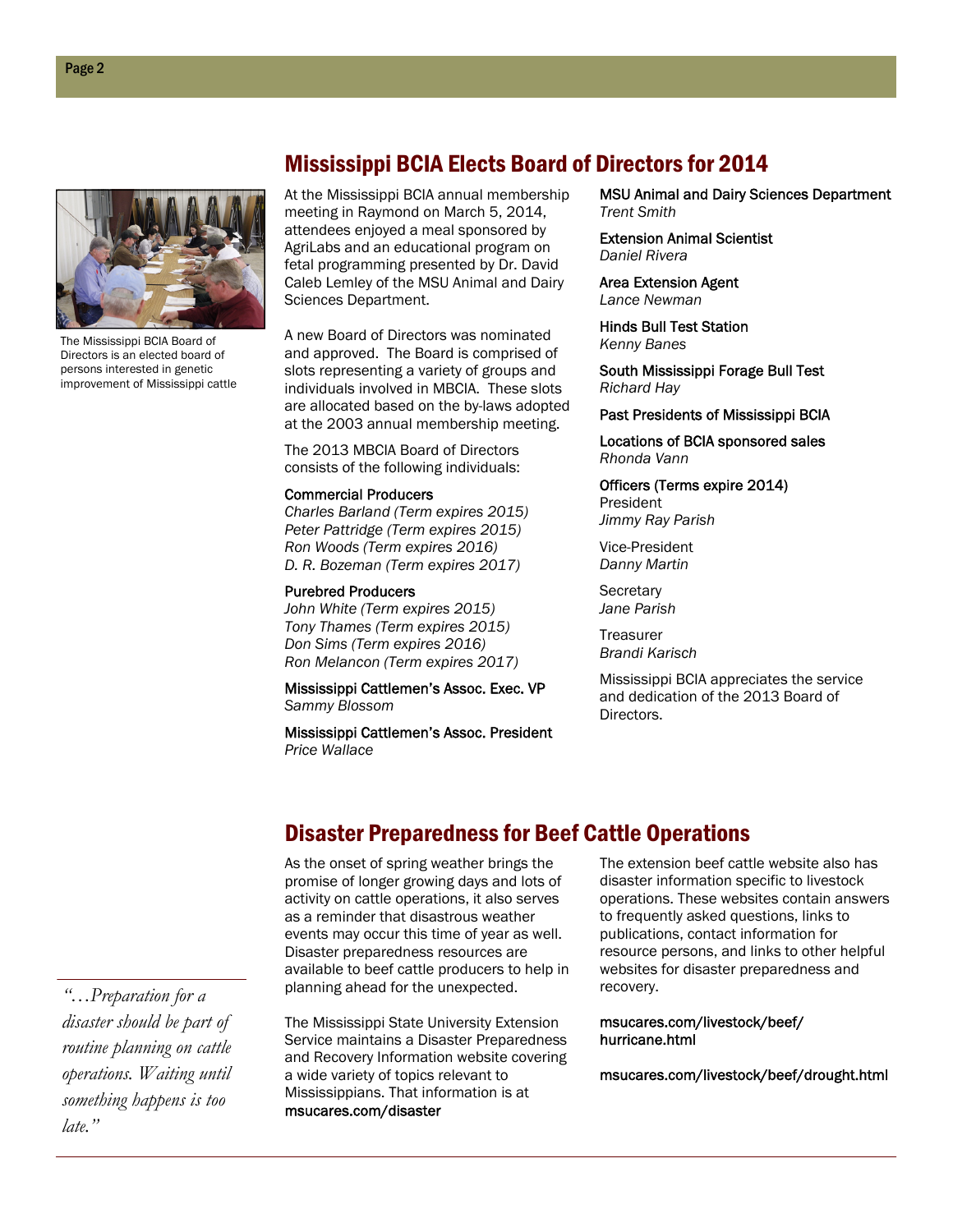# Beef Producers Benefit from Smart Technology

Today's cattle producers have a variety of technological applications available on their smartphones, which are about the size of the little notebooks their predecessors once carried in their shirt pockets for record keeping.

Brandi Karisch, an assistant professor of animal and dairy sciences and Extension beef cattle specialist at Mississippi State University, said use of smartphones and their apps is growing among beef cattle producers.

"Producers are using apps on their phones to monitor the weather and market prices. They also use apps for herd management, record keeping and employee work hours," she said. "In addition to the apps, producers can connect to websites or records stored on their home computers from anywhere on their farm or beyond."

Jane Parish, MSU professor of animal and dairy sciences and Extension beef cattle specialist, said this increased use of technology allows beef producers to take the Internet with them to the field to solve problems.

"Producers are even joining social media platforms, including Twitter, Facebook and YouTube, with apps on their smartphones," Parish said.

Cattle producers are invited to follow the MSU Extension beef specialists on Twitter at @MSUBeefCattle. The group also has fourto five-minute educational videos on YouTube, which are also available in app form, that cover a wide range of beef cattle topics. These videos can be found on the MSUBeefCattle channel.

Karisch and Parish provided technical information to develop the MSUES Cattle Calculator, which was released in December for Apple devices. The free app, created at the request of Mississippi beef cattle producers, calculates a variety of factors that impact livestock management decisions.

"The app helps with reproduction-related calculations, such as expected calving dates, the number of days a cow has been pregnant and breeding season timelines," she said. "The calculator will help producers monitor growth and overall performance of their cattle. Management guidance includes dosage calculations for dewormers and other medicines based on an animal's weight and the manufacturer's recommended dosage. It also provides frame scores and trailer stocking density."

Billy Ray of Pocahontas has been using this app to monitor cattle on his family's Simmental/Simbrah farm in Hinds County.

"My record keeping is greatly improved because of this app. It is much more convenient than paper methods," he said. "It is right at your fingertips, it does everything, and it's so easy to use. I'm not very computer literate, but this is simple and direct. It's got everything I need."

Ray said he initially used the calculator primarily for reproduction issues but has started using it to monitor calf growth.

"We will weigh calves at birth and weaning time and maybe at yearling weight," he said. "It's hard to manage if you can't measure and track their growth."

Kelli Alexander of the Extension Center for Technology Outreach developed the app with input from producers, Karisch, Parish and other faculty members.

Download the app at tinyurl.com/msuescattle-calculator or by searching MSUES Cattle Calculator in the Apple app store. For more information contact Brandi Karisch at 662-325-7465 or bkarisch@ads.msstate.edu.

*News release written by Linda Breazeale, MSU Ag Communications* 

*msucares.com/news/print/cvm/ cvm14/20140318\_cattleapp.html* 

*"...Free mobile apps are available for download from the Mississippi State University Extension Service at webapps.msucares.com"* 



Apps like the breakeven app developed by Ag Economist, John Michael Riley, allow mobile access to decision-making tools